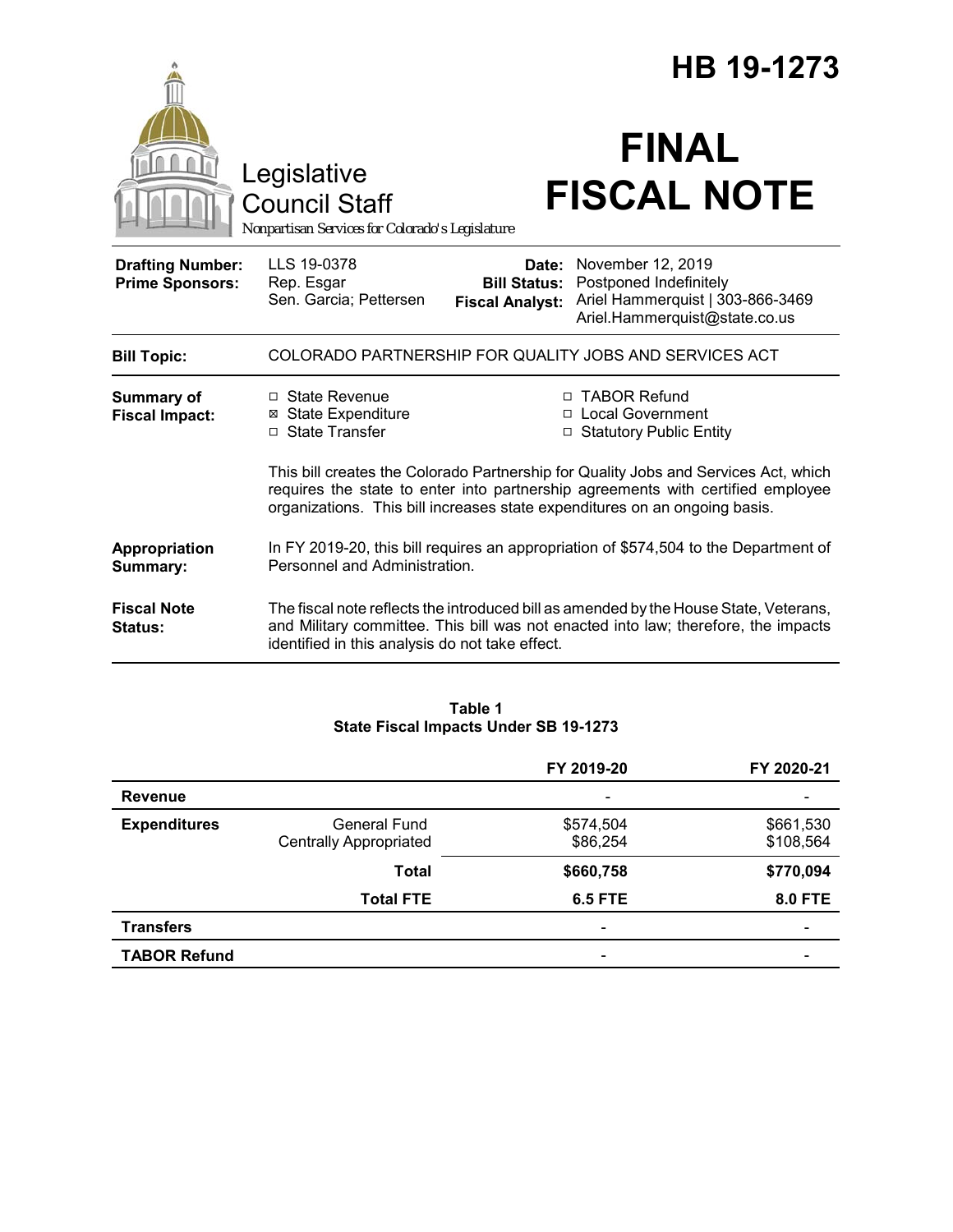November 12, 2019

### **Summary of Legislation**

This bill creates the Colorado Partnership for Quality Jobs and Services Act, which requires the state to establish partnership agreements with certified employee organizations. The bill codifies Executive Order D 028 07, which was signed into law by Governor Bill Ritter on November 2, 2007, with various modifications.

**Partnership units and certified employee organizations.** The bill specifies that state employee partnership units are a group of covered employees who share a specified occupational group with similar job classifications. The bill requires a certified employee organization to represent the interests of all covered employees in a partnership unit, regardless of membership. Further, an employee organization that wants to represent an unrepresented partnership unit may file a petition with the Department of Labor and Employment (CDLE) requesting that an election be held to allow covered employees in the partnership unit to elect an employee organization to represent it. Existing partnership units under Executive Order D 028 07 will continue to be represented by current certified employee organizations.

**Partnership agreements.** A certified employee organization and the state are required under the bill to discuss and draft written partnership agreements within 60 days of an employee organization being certified. If a dispute arise during the formation of a partnership agreement, the certified employee organization and the state are required to engage in a dispute resolution process.

**Duties of the state.** The director of the Department of Personnel and Administration (DPA) must enforce certain aspects of the partnership agreement process, promulgate rules, and determine appropriate remedies to address violations under the bill. After the state and a certified employee organization reach a partnership agreement, the Governor must request sufficient appropriations as part of the initial supplemental budget request.

**Court review.** The bill establishes the circumstances under which the DPA director or a party to a partnership agreement may request court review of final action. Court review may be requested as follows:

- the director may request that the court of appeals enforce orders issued in connection with partnership agreements.
- any person or party affected by a final order may appeal to the district court; and
- the State or a certified employee organization may challenge a final judgement resolving a dispute of a partnership agreement.

# **Background**

The DPA estimates that approximately 26,529 state employees would qualify as covered employees under this bill.

### **State Expenditures**

This bill increases General Fund expenditures by \$660,758 and 6.5 FTE in FY 2019-20, and \$770,094 and 8.0 FTE in FY 2020-21. These costs in the DPA and the CDLE are shown in Table 2 and discussed below.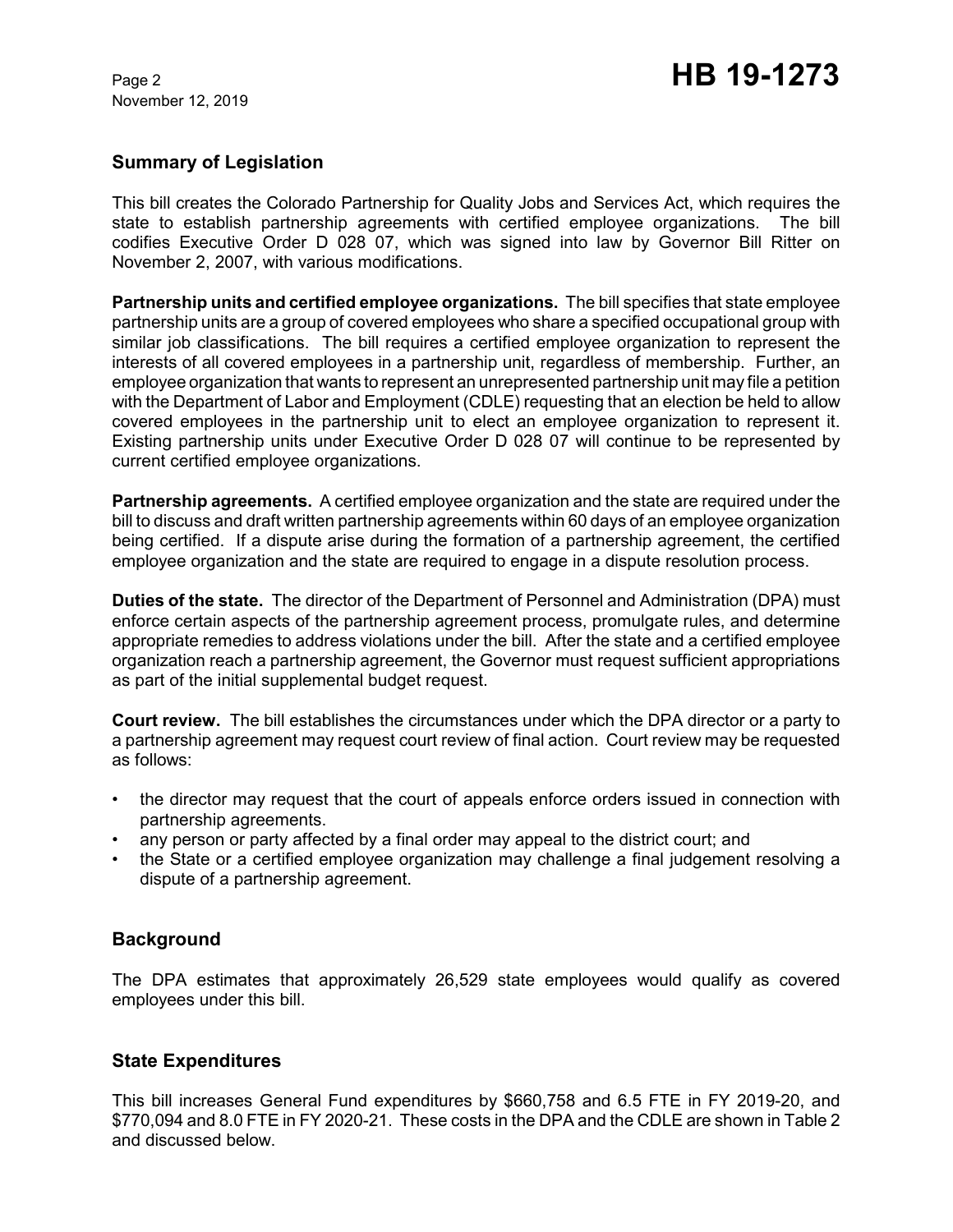# Page 3 **HB 19-1273**

#### **Table 2 Expenditures Under HB 19-1273**

|                                                    |                   | FY 2019-20     | FY 2020-21     |
|----------------------------------------------------|-------------------|----------------|----------------|
| <b>Department of Personnel and Administration</b>  |                   |                |                |
| <b>Personal Services</b>                           |                   | \$374,493      | \$408,539      |
| <b>Operating Expenses and Capital Outlay Costs</b> |                   | \$34,203       | \$5,985        |
| <b>Legal Services</b>                              |                   | \$165,808      | \$145,082      |
| Centrally Appropriated Costs*                      |                   | \$86,254       | \$95,873       |
| FTE - Personal Services                            |                   | 5.6 FTE        | 6.3 FTE        |
| FTE - Legal Services                               |                   | 0.9 FTE        | 0.8 FTE        |
| <b>DPA Subtotal</b>                                |                   | \$660,758      | \$655,479      |
| <b>Department of Labor and Employment</b>          |                   |                |                |
| <b>Personal Services</b>                           |                   |                | \$51,675       |
| <b>Operating Expenses and Capital Outlay Costs</b> |                   |                | \$5,653        |
| <b>Printing Costs</b>                              |                   |                | \$1,998        |
| Postage Costs                                      |                   |                | \$42,598       |
| Centrally Appropriated Costs*                      |                   |                | \$12,691       |
| FTE - Personal Services                            |                   |                | 0.9 FTE        |
| <b>CDLE Subtotal</b>                               |                   |                | \$114,615      |
|                                                    | <b>Total Cost</b> | \$660,758      | \$770,094      |
|                                                    | <b>Total FTE</b>  | <b>6.5 FTE</b> | <b>8.0 FTE</b> |

*\* Centrally appropriated costs are not included in the bill's appropriation.*

**Department of Personnel and Administration.** The DPA will have costs of \$660,758 and 5.6 FTE in FY 2019-20 and \$655,479 and 6.3 FTE in FY 2020-21 and future years to implement the bill. These costs are summarized below.

- *Personal services and operating expenses.* To manage this program, DPA requires 6.3 FTE which includes a director of partnership agreements, two human resources specialists, a program administer, a program analyst, and an administrative assistant. These staff will be responsible for promulgating rules, overseeing partnership agreements, assisting agencies during negotiations and ensuring compliance with the bill. Standard operating and capital outlay costs are included for these staff and first year costs are prorated to reflect the General Fund paydate shift.
- *Legal services.* The DPA will require legal services from the Department of Law for rule promulgation and ongoing counsel and support. These costs are estimated to be \$165,808 and FY 2019-20 and \$145,082 in FY 2020-21 and future years, representing 1,600 hours and 1,400 hours of legal services, respectively. To provided legal services, the Department of Law requires reappropriated funds and 0.9 FTE in the first year and 0.8 FTE in the second and future years.